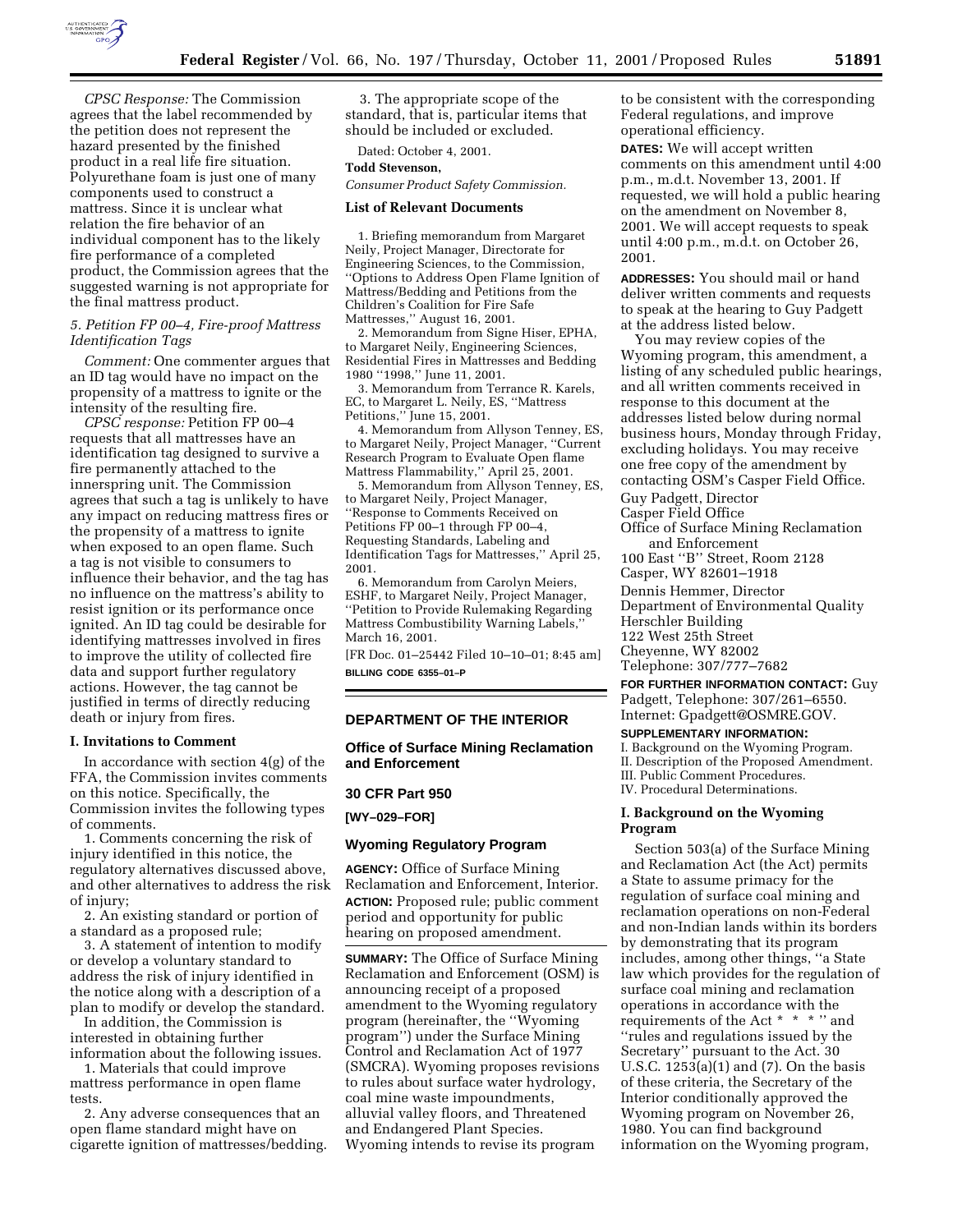including the Secretary's findings, the disposition of comments, and the conditions of approval of the Wyoming program in the November 26, 1980, **Federal Register** (45 FR 78637). You can also find later actions concerning Wyoming's program and program amendments at 30 CFR 950.12, 950.15, 950.16, and 950.20.

## **II. Description of the Proposed Amendment**

By letter dated July 20, 2001, Wyoming sent us a proposed amendment to its program, (administrative record No. WY–34–01) under SMCRA (30 U.S.C. 1201 *et seq.*). Wyoming sent the amendment in response to a December 23, 1985, letter (WY–34–7) and a February 21, 1990, letter (WY–34–8) that we sent to Wyoming in accordance with 30 CFR 732.17, in response to the required program amendments at 30 CFR 950.16(d), (e), (h), (i), (ii)(2), (jj), and to include changes made at its own initiative. The full text of the program amendment is available for you to read at the locations listed above under **ADDRESSES**.

The provisions of Wyoming's Coal Rules and Regulations that Wyoming proposes to revise are: Chapter 2, Section 2(a)(vi)(M)(III), Ground-water information; Chapter 2, Sections  $2(b)(xi)(D)(II)(1)$  and  $(2)$ , Groundwater monitoring plan; and Chapter 4, Section 2(w), Hydrologic-balance protection. In addition, Wyoming has submitted rationale supporting its existing policy and for not making the changes required in the codified program deficiencies at 30 CFR 950.12(a)(4), 30 CFR 950.16(ii)(2), and 30 CFR 950.16(jj).

### **III. Public Comment Procedures**

Under the provisions of 30 CFR 732.17(h), OSM requests your comments on whether the amendment satisfies the applicable program approval criteria of 30 CFR 732.15. If we approve the amendment, it will become part of the Wyoming program.

## *Written Comments*

Send your written comments to OSM at the address given above. Your written comments should be specific, pertain only to the issues proposed in this rulemaking, and include explanations in support of your recommendations. In the final rulemaking, we will not necessarily consider or include in the administrative record any comments received after the time indicated under **DATES** or at locations other than the Casper Field Office.

## *Electronic Comments*

Please submit Internet comments as an ASCII, WordPerfect, or Word file avoiding the use of special characters and any form of encryption.

Please also include ''Attn: SPATS No. WY–029–FOR'' and your name and return address in your Internet message. If you do not receive a confirmation that we have received your Internet message, contact the Casper Field Office at 307/ 261–6550.

### *Availability of Comments*

We will make comments, including names and addresses of respondents, available for public review during normal business hours. We will not consider anonymous comments. If individual respondents request confidentiality, we will honor their request to the extent allowable by law. Individual respondents who wish to withhold their name or address from public review, except for the city or town, must state this prominently at the beginning of their comments. We will make all submissions from organizations or businesses, and from individuals identifying themselves as representatives or officials of organizations or businesses, available for public review in their entirety.

### *Public Hearing*

If you wish to speak at the public hearing, contact the person listed under **FOR FURTHER INFORMATION CONTACT** by 4:00 p.m., m.d.t. on October 26, 2001. If you are disabled and need special accommodations to attend a public hearing, contact the person listed under **FOR FURTHER INFORMATION CONTACT.** We will arrange the location and time of the hearing with those persons requesting the hearing. If no one requests an opportunity to speak, we will not hold the hearing.

To assist the transcriber and ensure an accurate record, we request, if possible, that each person who speaks at a public hearing provide us with a written copy of his or her comments. The public hearing will continue on the specified date until everyone scheduled to speak has been given the opportunity to be heard. If you are in the audience and have not been scheduled to speak and wish to do so, you will be allowed to speak after those who have been scheduled. We will end the hearing after everyone scheduled to speak and others present in the audience who wish to speak, have been heard.

### *Public Meeting*

If only one person requests an opportunity to speak, we may hold a public meeting rather than a public

hearing. If you wish to meet with us to discuss the amendment, please request a meeting by contacting the person listed under **FOR FURTHER INFORMATION CONTACT.** All such meetings are open to the public and, if possible, we will post notices of meetings at the locations listed under **ADDRESSES.** We will make a written summary of each meeting a part of the administrative record.

#### **IV. Procedural Determinations**

### *Executive Order 12630—Takings*

This rule does not have takings implications. This determination is based on the analysis performed for the counterpart Federal regulations.

## *Executive Order 12866—Regulatory Planning and Review*

This rule is exempted from review by the Office of Management and Budget (OMB) under Executive Order 12866.

## *Executive Order 12988—Civil Justice Reform*

The Department of the Interior has conducted the reviews required by section 3 of Executive Order 12988 and has determined that, to the extent allowable by law, this rule meets the applicable standards of subsections (a) and (b) of that section. However, these standards are not applicable to the actual language of State regulatory programs and program amendments since each such program is drafted and promulgated by a specific State, not by OSM. Under sections 503 and 505 of SMCRA (30 U.S.C. 1253 and 1255) and the Federal regulations at 30 CFR 730.11, 732.15, and 732.17(h)(10), decisions on proposed State regulatory programs and program amendments submitted by the States must be based solely on a determination of whether the submittal is consistent with SMCRA and its implementing Federal regulations and whether the other requirements of 30 CFR Parts 730, 731, and 732 have been met.

## *Executive Order 13132—Federalism*

This rule does not have Federalism implications. SMCRA delineates the roles of the Federal and State governments with regard to the regulation of surface coal mining and reclamation operations. One of the purposes of SMCRA is to ''establish a nationwide program to protect society and the environment from the adverse effects of surface coal mining operations." Section  $503(a)(1)$  of SMCRA requires that State laws regulating surface coal mining and reclamation operations be ''in accordance with'' the requirements of SMCRA. Section 503(a)(7) requires that